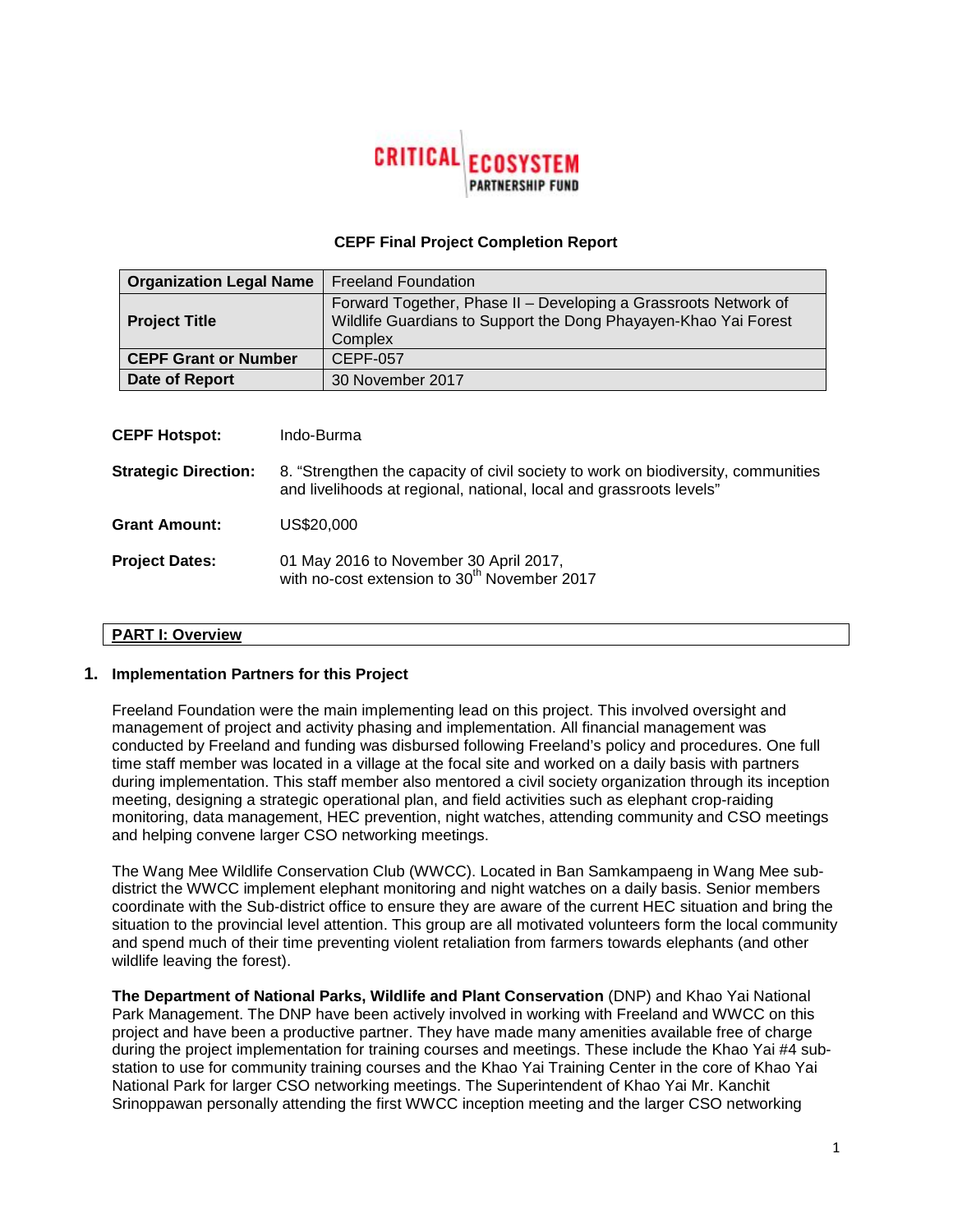meeting and has been very supportive. He authorized his officials to participate in monthly meetings, crop-raiding monitoring and community meetings. This enhanced the relationship between the local community and the park and improved communications concerning park and biodiversity protection. Information relayed to the park by the community and crop-raiding data was collated and produced into GIS maps which have been used to ensure the provincial governor is aware of the increasing problem of crop-raiding and human-elephant conflict. This led to the province supporting resources to help manage the situation.

# **2. Summarize the overall results/impact of your project**

In previous years, elephants foraging crops in farmland nearly always resulted in retribution from farmers, either directly in the form of harming or hurting errant elephants, or indirectly by the farmers laying traps pre-emptively to hurt elephants, as a way to dissuade them from returning. Since this project was started, despite regular inspections, no such traps have been found in the focal area and only one elephant was recorded at Wang Mee with injuries which may have been caused by a device to dissuade elephants from walking into the fields and may have occurred months previously in another area. Previously, weapons, fireworks and other invasive methods were regularly used by farmers as negative reinforcement to dissuade and scare crop raiding elephants, this has largely now stopped. For this reason, we consider our community awareness training on human-elephant conflict mitigation interventions have been quite effective.

Communities which received awareness training also now show more patience towards elephants and are prepared to initiate elephant moving processes slowly and with the utmost patience. For trained and experienced HEC crop raiding responders this is a far more effective approach than stressing the elephants, from which they can become dangerous and unpredictable. As the Wang Mee CSO is the second organization to receive such training - word is now reaching other communities adjacent to Wang Mee, where they too have requested HEC training and support to initiate the establishment of a further CSO.

If Freeland can continue such CSO establishment and training it will slowly build a buffer along the edge of Khao Yai where elephant friendly HEC mitigation will shield farms from elephant crop-raiding damage. It should be noted, that most PA's in Thailand do not have a designated buffer zone and crops are planted right to the forest edge. This easily leads to wildlife crop-raiding, as crops are immediately encountered by wildlife leaving the forest. In the Wang Mee area the villagers have agreed to make some village-owned areas into community forests. This helps form an unofficial buffer zone and benefits both the wildlife and community, who will gain legal access to renewable forest resources. Further methods include planting more unpalatable crops such as cassava in the fields on the edge of the forest and crops that wildlife enjoy such as maize and sugar cane further away from the forest edge.

# **3. Briefly describe actual progress towards the overall project goal (as stated in the small grant contract)**

| <b>Description of the overall</b><br>project goal                                                                                                                                | Summary of actual progress towards this goal                                                                                                                                                                                                                                                                                                                                                                                                                                                                                                                                                                                                     |
|----------------------------------------------------------------------------------------------------------------------------------------------------------------------------------|--------------------------------------------------------------------------------------------------------------------------------------------------------------------------------------------------------------------------------------------------------------------------------------------------------------------------------------------------------------------------------------------------------------------------------------------------------------------------------------------------------------------------------------------------------------------------------------------------------------------------------------------------|
| To empower local<br>communities to be a<br>positive, integrated<br>partner in the protection<br>of the Dong Phayayen-<br>Khao Yai Forest<br>Complex's (DPKY) fauna<br>and flora. | To achieve this goal – two main objectives were set;<br>Community members near Wang Mee have the capacity to<br>formally organize resources to implement community-based<br>activities; Progress - A new community group was successfully<br>established and regularly convenes to discuss and evaluate<br>measures self-implemented to reduce HEC and wildlife<br>conservation activities. The group has also gained access to sub-<br>district funds to build an elephant conservation centre and to fund<br>some of their crop-raiding mitigation and watch measures.<br>The sharing of grassroots best practices is improved and local<br>2. |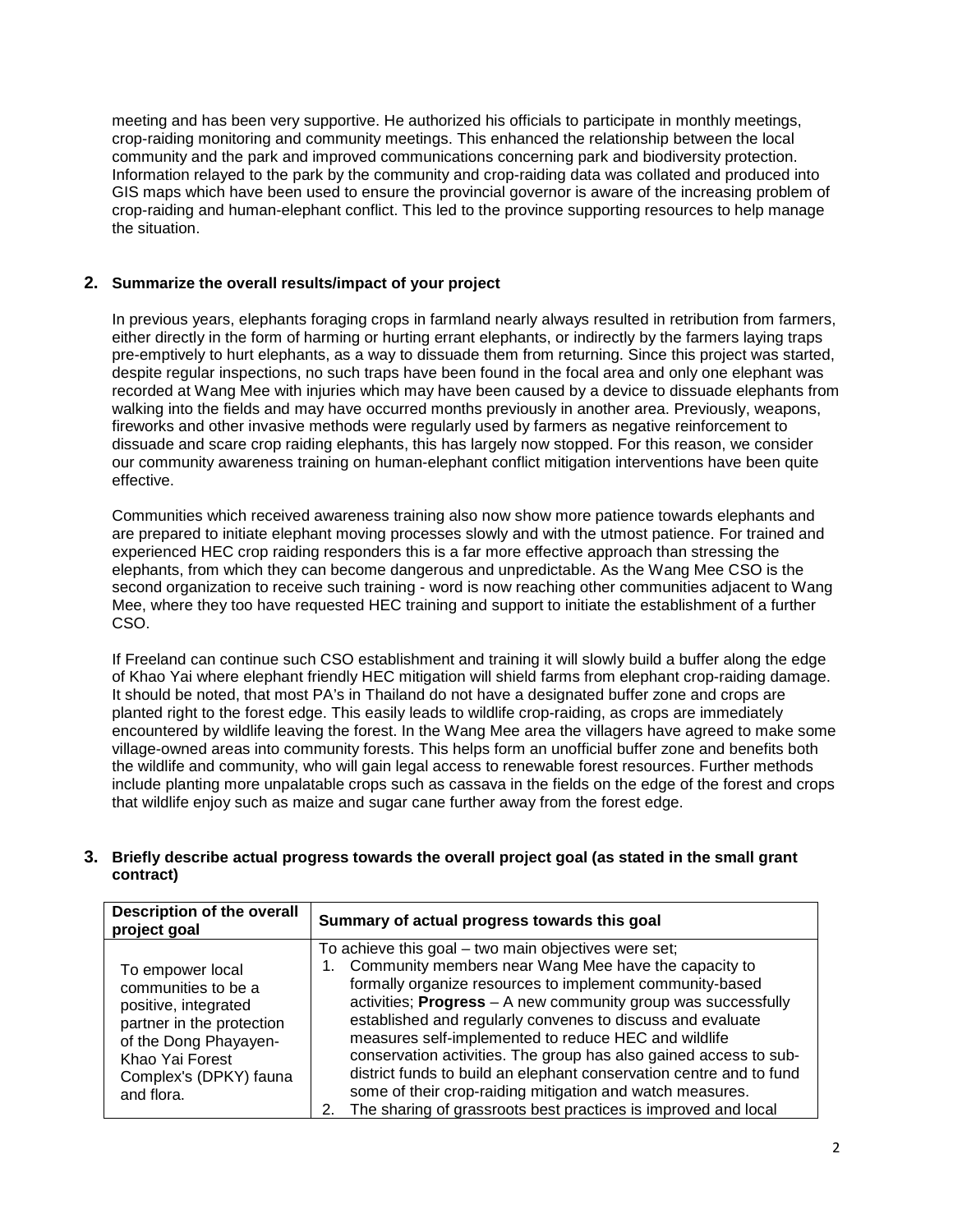| awareness is increased as a result of improved networking and         |
|-----------------------------------------------------------------------|
| between groups and other stakeholders.                                |
| <b>Progress</b> – the understanding of problems has been increased by |
| the main stakeholder explaining the CSO's work at regular sub-        |
| district meetings. This stimulated a further 20+ volunteers to join   |
| the original 50 people, ensuring sufficient volunteers are available  |
| to safely conduct night watches and to be on call if help is          |
| required. The fact that the adjacent district now want to convene a   |
| similar group demonstrates that awareness is spreading at the         |
| very local level. Through CSO meetings and study tours word of        |
| the group's activities has spread and there are many groups ready     |
| to network on a larger scale. However, HEC is a growing problem       |
| around all parks with elephants in Thailand, as many have been        |
| successful in their protection efforts and the numbers of             |
| endangered Asian Elephants are increasing. There is room to           |
| expand initiatives piloted at this site to many others in Thailand.   |

### **4. Describe the success or challenges of the project toward achieving its overall goal**

The goal of this one-year project (with a NCE) was to empower local communities as a positive, integrated partner in the protection of Khao Yai National Park's globally important fauna and flora. Many local communities are aware of the importance of maintaining intact eco-systems for their ecological services, but were precluded from actively taking part in conservation or protection efforts. Such communities have sought avenues to participate in the conservation of their shared natural heritage; however, previously they were lacking the resources and experience available for motivated individuals to become more engaged. Over the past three years, Freeland supported HEC mitigation and other natural resources related multi-stakeholder meetings with active participation from local communities. These meetings helped shape strategies to allow local participation in conservation activities and act as a forum for problem-solving between communities outside Khao Yai, park officials, and NGOs.

Freeland field staff, live and work full-time at the main focal site for this project, a village in central Wang Mee Sub-district location. They conduct on-going project mentoring and monitoring activities as well as implementing specific project activities in conjunction with community members on a daily basis. These include training for the new civil society organisation (CSO) members in institutional management, cropraiding monitoring and HEC night time elephant watches to move elephants peacefully back to the forest. According to the criteria for eligibility of affected persons in the Process Framework, there have been no instances where people had been affected negatively by the project. Any adverse impacts on local community members have been outside the scope of eligibility (such as community members apprehended during illegal poaching activities and apprehended by officials). No individuals have been apprehended in conjunction with community patrolling which, in this initial stage focused on humanelephant conflict (HEC) mitigation and has had an exclusively positive benefit to them. As part of the initial training for villagers, methods of communication with officials were taught and the community members completely involved officials and advised them as activities took place. In personal communications the Khao Yai Superintendent has expressed his satisfaction and approval for the way strategies have been developed and activities conducted in harmony with officials.

During the project, Freeland staff advised community members and local civil society group members that if any disagreements, complaints or problems arise concerning Freeland, as the implementing agency, they may contact the CEPF National Coordinator for Thailand at the Regional IUCN office in Bangkok, to directly raise specific complaints. We are not aware of any instances where conflict resolutions and complaint mechanisms were necessary. Existing mechanisms have been established, as per the Process Framework.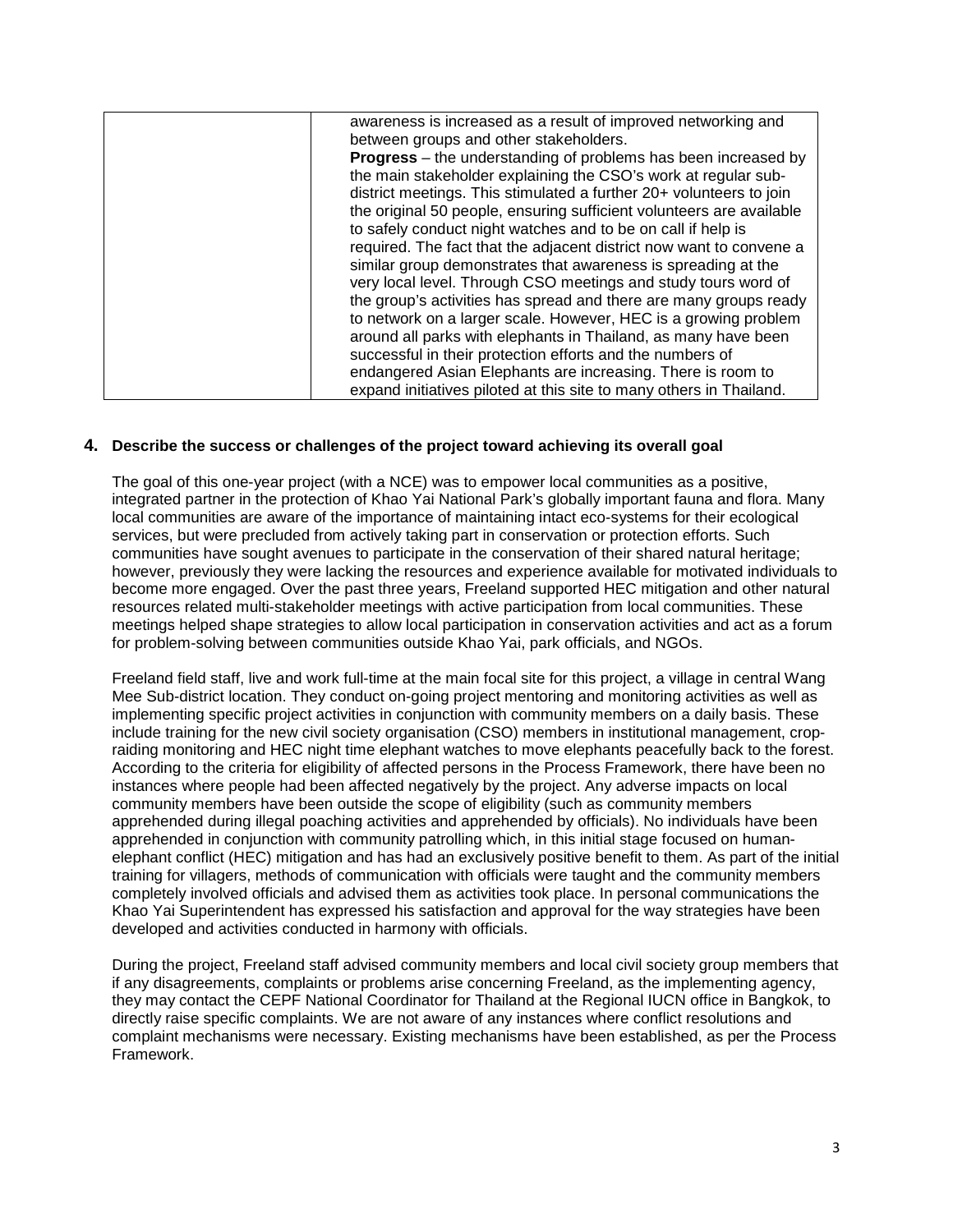The civil society group was also prepared to act as an intermediary if conflict between affected persons and other stakeholders, such as between individual community members and Khao Yai National Park authorities. However, no complaints were filed with the CSO.

As previously stated in the Process Framework, an Indigenous People's Planning Framework is unnecessary for this project as all communities are local ethnic Thai people. All measures to mitigate negative impacts to local communities described in this Process Framework were followed.

# **5. Were there any unexpected impacts (positive or negative)?**

**Negative.** During the project it was possible to implement more comprehensive crop-raiding monitoring. This proved that the problem is increasing dramatically. Careful analysis showed this was not from just better reporting and use of GIS to visually display data, but reports of elephants leaving the forest actually did increase, despite the daily night watches and rapid deployment of trained elephant movers to push the elephants back to the forest. Discussions suggest the increase is due to better habitat protection in KYNP and as denuded forests and grasslands naturally rehabilitate the forest is returning and grasslands used by feeding elephants re declining. During the project period a long dry season brought fires to some areas, which destroyed the feeding areas further. The long dry spell also reduced the amount of available water the elephants had access to for drinking.

**Positive.** As the problems mentioned above were well documented it was easy to table these for discussion with the authorities at the district, provincial and National Parks Department levels. All were united in finding constructive ways to solve the problems. These included building check dams in the area to hold water for drinking in the forest longer and a number of other mitigation measures. One even included the proposed construction of a reservoir 6kms inside the forest to encourage elephants not to go near the forest edge where tempting crops are planted. The DNP and other government agencies are exploring ways to fund this wildlife drinking reservoir, the cost of which could be very substantial. A similar reservoir was built deep inside Dong Yai Wildlife Sanctuary about 15 years ago and helps sustain water for a large elephant population, so it is a tried and trusted mitigation measure.

**Positive.** The immediate interest of other HEC affected communities as news of the WWCC disseminated much faster than anticipated. This coupled with the support from the DNP demonstrates this CSO conservation buffer process is well accepted by the DNP as a tool for conservation.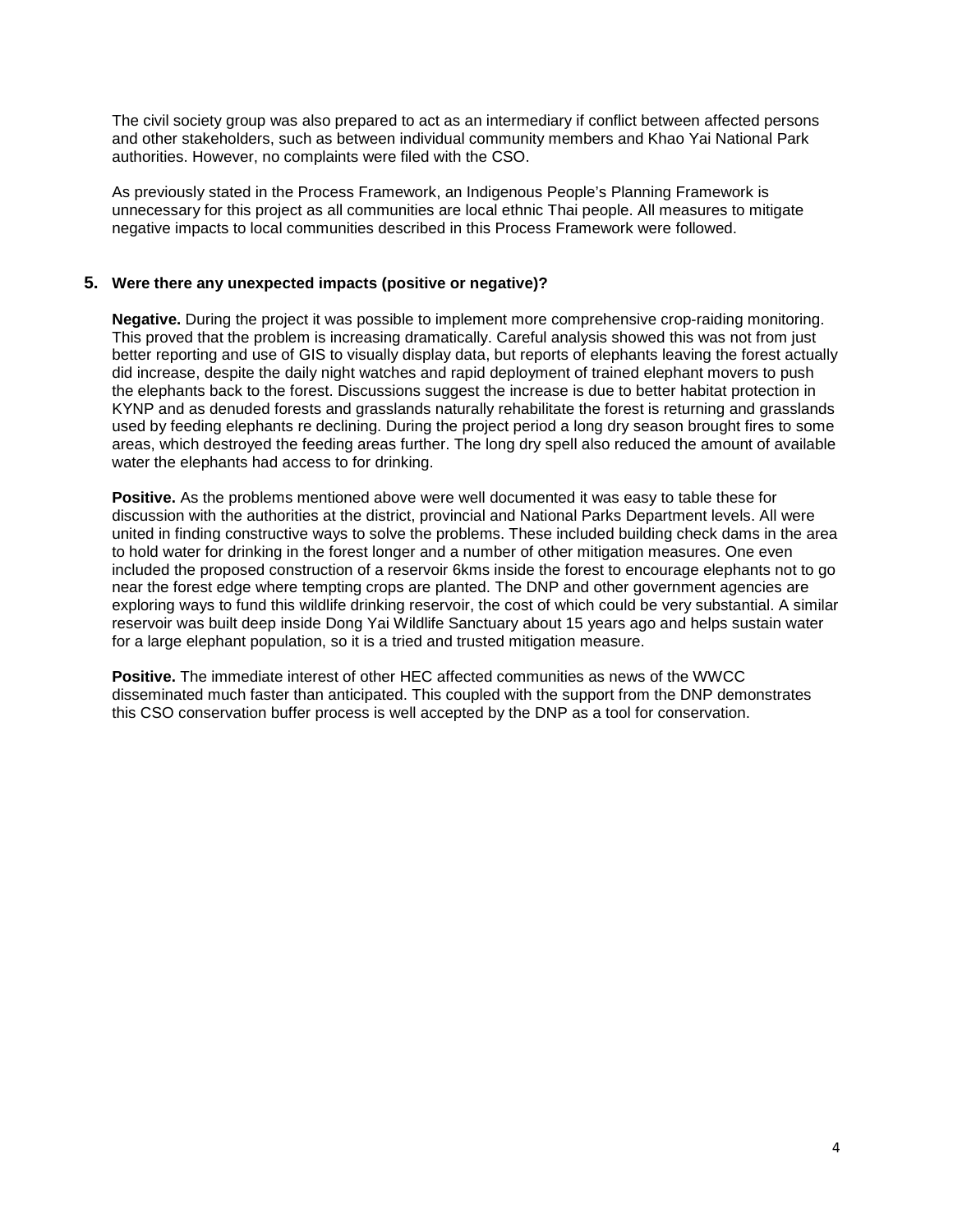# **PART II: Project Objectives and Activities/Deliverables**

# **6. Objectives**

**Objective 1:** Community members near Wang Mee have the capacity to formally organize, and access resources to implement community-based conservation activities.

| <b>Activity</b>                                                                                                                                                                                       | Deliverable(s)                                                                                                                                                                                                                                                                                                                                                                                                                                                                                                                                     | <b>Summary of</b><br>actual<br>progress/results<br>for this activity |
|-------------------------------------------------------------------------------------------------------------------------------------------------------------------------------------------------------|----------------------------------------------------------------------------------------------------------------------------------------------------------------------------------------------------------------------------------------------------------------------------------------------------------------------------------------------------------------------------------------------------------------------------------------------------------------------------------------------------------------------------------------------------|----------------------------------------------------------------------|
| <b>Activity 1.1: Support the</b><br>development of a grassroots<br>area by holding an initiation meeting<br>with stakeholders and developing a<br>CSO strategic direction document.                   | Initiation meeting held. Agreements made concerning<br>conservation CSO in the Wang Mee name and the Wang Mee Conservation Club<br>(WMCC), key positions, structure, aims, and objectives<br>of the CSO.<br>The CSO strategic direction document developed and<br>finalized.                                                                                                                                                                                                                                                                       | Completed                                                            |
| <b>Activity 1.2: Conduct</b><br>monthly mentoring visits<br>to Wang Mee to help<br>enable the new CSO to<br>manage their group.                                                                       | 12 x monthly mentoring visits to Wang Mee conducted.<br>Monthly meetings were conducted successfully<br>between Wang Mee Wildlife Conservation and villagers<br>to update their work plan on human and elephant<br>conflict issues.                                                                                                                                                                                                                                                                                                                | Completed                                                            |
| <b>Activity 1.3:</b><br>Provide community volunteers<br>in the proposed Wang Mee<br>CSO with equipment for<br>Equipment provided.<br>The following equipment was<br>provided to the Wang Mee          | Equipment provided. The following equipment was<br>provided to the Wang Mee Conservation Club<br>community group: 1 x PC computer with screen &<br>printer. 2 x handheld spotlights, 4 x VHF walkie-talkies,<br>2 x Garmin GPS, 1 x LCD projector, 1 x projector<br>screen (see donation photo). Note. some further items<br>were bought with a complementary elephant<br>conservation grant, supported by USFWS AECF                                                                                                                              | Completed                                                            |
| <b>Activity 1.4: Conduct a</b><br>training course for 10<br>CSO volunteers from the<br>Wang Mee district to<br>enable monitoring<br>activities to document<br>elephant and wildlife crop-<br>raiding. | The first planned training course was conducted for 60<br>participants. Course curricula included; Ecology, laws<br>and legal rights of a volunteer, first aid, use of<br>navigation equipment, crop damage monitoring and<br>recording methods, ways to collaborate with park<br>officials, and reporting practices.<br>Outputs documented in training course report,<br>including up-to-date HEC maps.<br>A second course was conducted in October 2017 for a<br>further 26 new volunteers and 53 original CSO<br>members. Total 79 participants | Completed                                                            |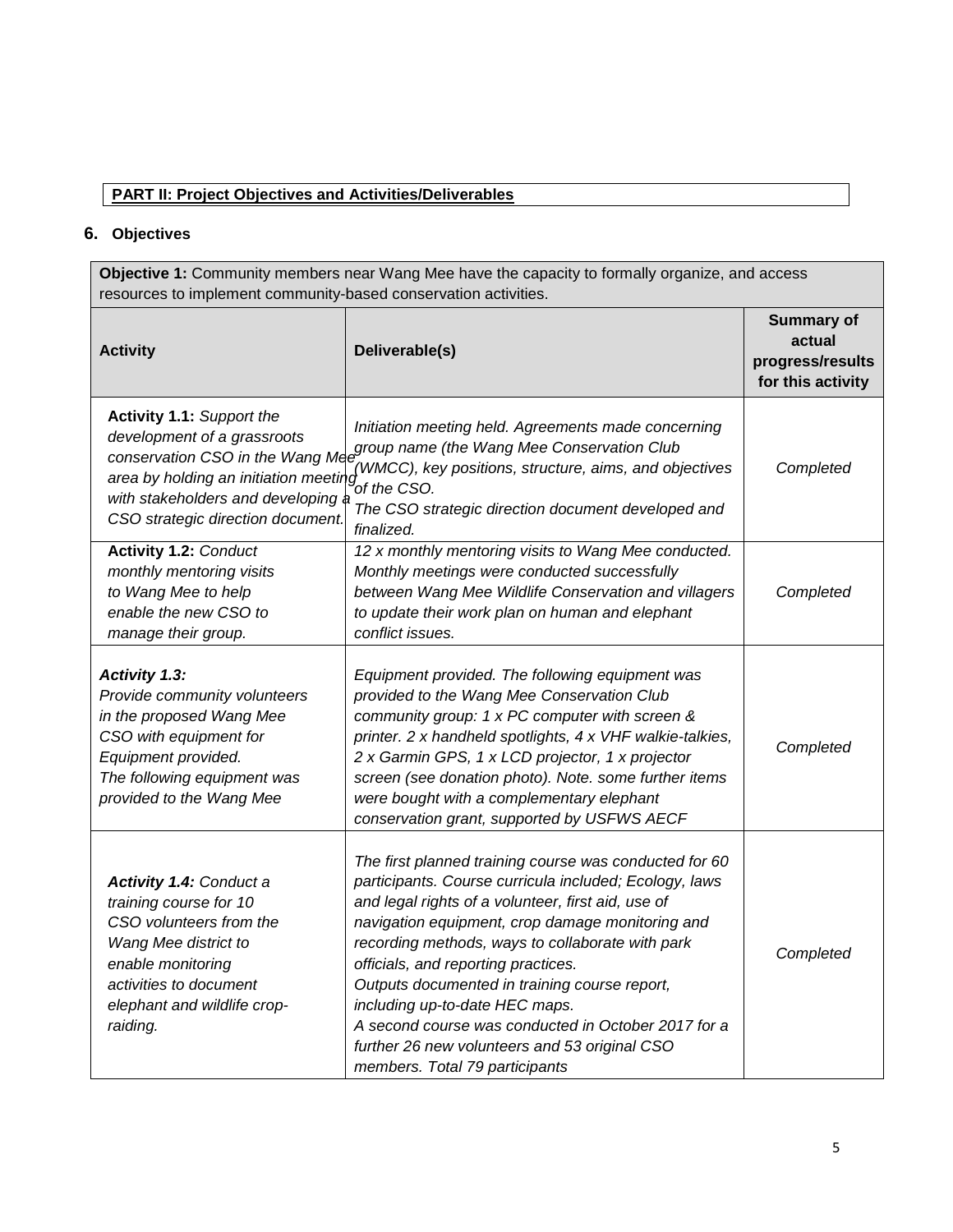| <b>Activity 1.5: One area at an HEC</b> | Planted 3 km distance of park boundary with              |           |
|-----------------------------------------|----------------------------------------------------------|-----------|
| hotspot in Wang Mee planted with        | unpalatable or thorny bushes and trees as an initial     | Completed |
| unpalatable or thorny bushes and        | test site, this will be expanded if proves successful as |           |
| trees.                                  | the barrier grows.                                       |           |

**Objective 2:** The sharing of grassroots conservation best practices is improved, and local conservation awareness is increased as a result of improved networking among and between community groups and other stakeholders.

| <b>Activity</b>                                                                                                                                                                                                                                                              | Deliverable(s)                                                                                                                                                                                                                                                                                                                                                                                                                                                                                                    | <b>Summary of actual</b><br>progress/results<br>for this activity |
|------------------------------------------------------------------------------------------------------------------------------------------------------------------------------------------------------------------------------------------------------------------------------|-------------------------------------------------------------------------------------------------------------------------------------------------------------------------------------------------------------------------------------------------------------------------------------------------------------------------------------------------------------------------------------------------------------------------------------------------------------------------------------------------------------------|-------------------------------------------------------------------|
| <b>Activity 2.1:</b><br>Organize a Stakeholder<br>Meeting for representatives of<br><b>DPKY Grassroots CSOs to</b><br>share best practices, foster<br>collaboration, and raise<br>awareness about conservation.                                                              | 2 x meetings held and a summative document was<br>prepared. highlighting proceedings, best practices,<br>organization contacts, recommendations and next<br>steps.<br>Meeting among Wang Mee Sub-district<br>stakeholders and others affected by elephant crop<br>raiding to discuss the situation and to mitigate<br>potential reprisal and conflict issues was conducted<br>on August 31, 2016. Eight agencies and<br>approximately 70 people attended the meetings<br>(see appendix 1.1 and 1.2, respectively) | Completed                                                         |
| <b>Activity 2.2:</b><br>Facilitate the new Wang Mee<br>CSO joining a Khao Yai<br>National Park (KYNP)<br><b>Protected Area Committee</b><br>(PAC) meeting to introduce<br>themselves, their aims, and<br>establish a system for interaction<br>between the CSO and the park. | The new CSO joined a KYNP PAC<br>meeting in June and were able to introduce<br>themselves and their aims.<br>This has assisted collaboration considerably and<br>an excellent working relationship has developed<br>between the group and Khao Yai park<br>management.                                                                                                                                                                                                                                            | Completed                                                         |
| <b>Activity 2.3:</b><br>Organize at least three meetings<br>with CSOs and community groups<br>operating outside each park in<br>DPKY in order to introduce and<br>foster the establishment of a<br>DPKY CSO network.                                                         | Three meetings conducted, including participants<br>from each of the five parks. First with Thap Lan<br>HEC group, second with a local group at Khao Yai<br>and the third at the stakeholder meeting in Khao<br>Yai where many HEC groups from across Thailand<br>were represented                                                                                                                                                                                                                                | Completed                                                         |
| <b>Activity 2.4:</b><br>Organize two networking study<br>tours for the Wang Mee CSO to<br>other communities implementing<br>HEC-mitigation, tree planting, and<br>other conservation activities.                                                                             | First and second study/networking tours were<br>successfully conducted. Outputs documented in a<br>separate study tour report (available on request).<br>Second study tour held. This visit led to a survey of<br>the HEC situation in Southeast Thailand (also<br>available on request)                                                                                                                                                                                                                          | Completed                                                         |
| <b>Activity 2.5:</b>                                                                                                                                                                                                                                                         |                                                                                                                                                                                                                                                                                                                                                                                                                                                                                                                   |                                                                   |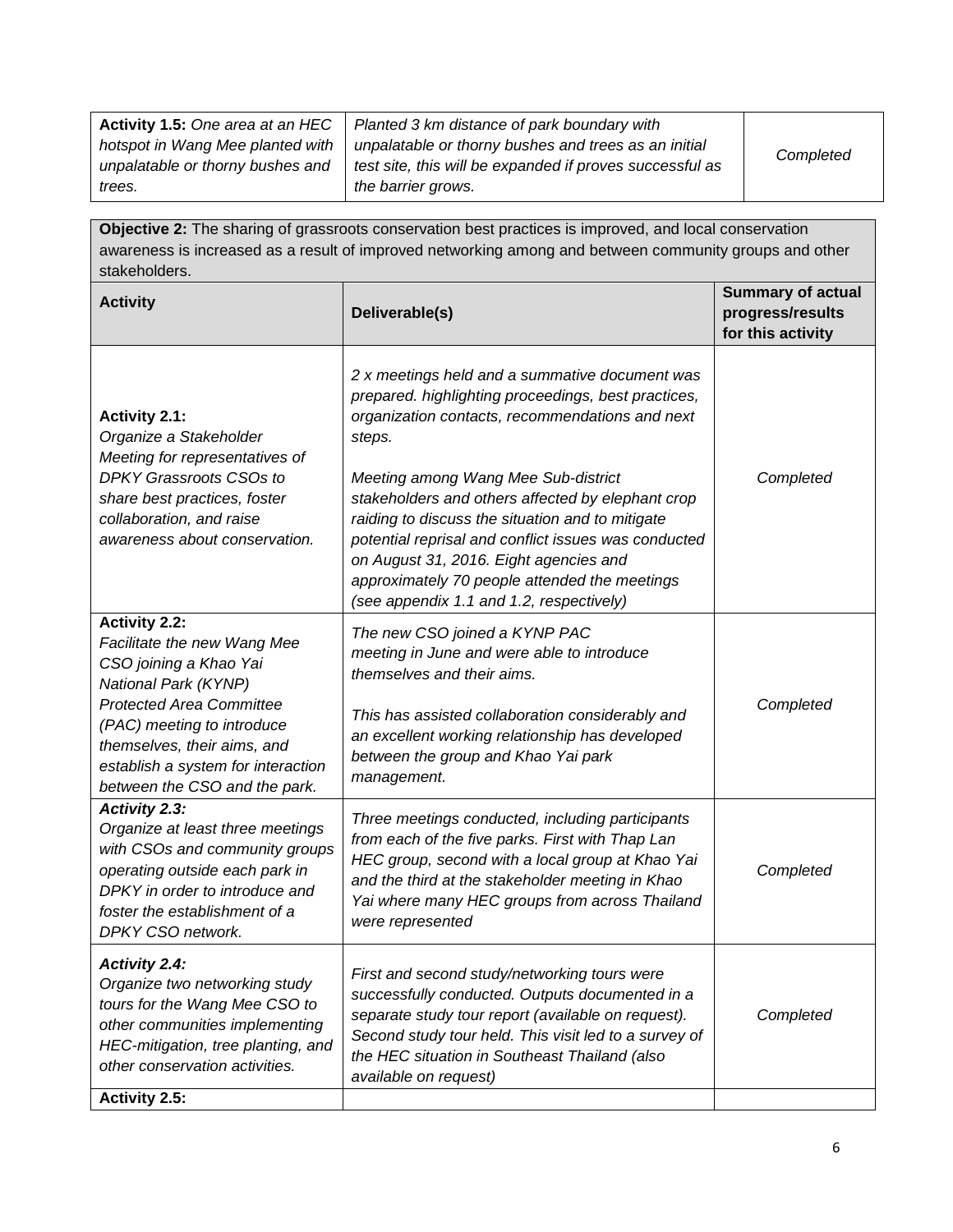| Organize three community<br>educational outreach events<br>including participation from<br>CSOs and other groups.                                                     | Three community educational outreach events<br>held. The events brought students and community<br>members together during which they jointly learned<br>about the importance of healthy forest ecology and<br>the key species, especially elephants that reside<br>there.<br>Activities included one-day youth camps, tree<br>planting, and joining HEC crop damage monitoring. | Completed |
|-----------------------------------------------------------------------------------------------------------------------------------------------------------------------|---------------------------------------------------------------------------------------------------------------------------------------------------------------------------------------------------------------------------------------------------------------------------------------------------------------------------------------------------------------------------------|-----------|
| <b>Activity 2.6:</b><br>Establish a teachers' group for<br>developing and implementing<br>conservation outreach materials,<br>and attending CSO networking<br>events. | A Teachers' group meeting was held<br>and a conservation focused teachers network<br>established.                                                                                                                                                                                                                                                                               | Completed |

### **7. Please describe and submit any tools, products, or methodologies that resulted from this project or contributed to the results.**

The most valuable resource the project used was the monitoring of crop-raiding which helped establish the exact financial loss to farmers. Although a compensation program is not in place at this site, the proof of lost crops made the local administration more sympathetic to the communities' needs. Consequently, they approved funding for some activities directly to the CSO which otherwise would not have been available.

Crop monitoring databases and metrics were developed by the Elephant Conservation Network (ECN) in Kanchanaburi many years ago and provide a standard assessment process which is now well tested. Unfortunately, that NGO is no longer conducting networking for farmers and CSO's and so this is an important component of HEC mitigation in Thailand that needs reinstating.

The community group use a social messaging application called 'Line'<https://line.me/en/> which is free, intuitive and easy to use. Confidential groups were set up for the elephant watch groups and for the CSO. This application would be applicable to many conservation situations where stakeholders need to be networked/

#### **PART III: Lessons, Sustainability, Safeguards and Financing**

#### **Lessons Learned**

#### **8. Describe any lessons learned during the design and implementation of the project, as well as any related to organizational development and capacity building.**

Through our internal evaluations and those from canvasing opinions from CSO community members we feel this project was very successful. The necessary cooperation and motivation from the newly established Wang Mee CSO was better than expected and the volunteers showed dedication to the cause. All meetings were well attended and community awareness visibly increased. All aspects of communications between the CSO, the DNP and Freeland were effective and active responses were seen. The informal social media groups set-up permit the local community to stay in constant contact, offering locals a platform to express all problems, worries and ideas, as well as acting as early warning of crop-raiding elephants leaving the forest. The general sentiment towards elephants has improved substantially. Lesson being use of new forms of social media are cheap, and effective (e.g. Line1)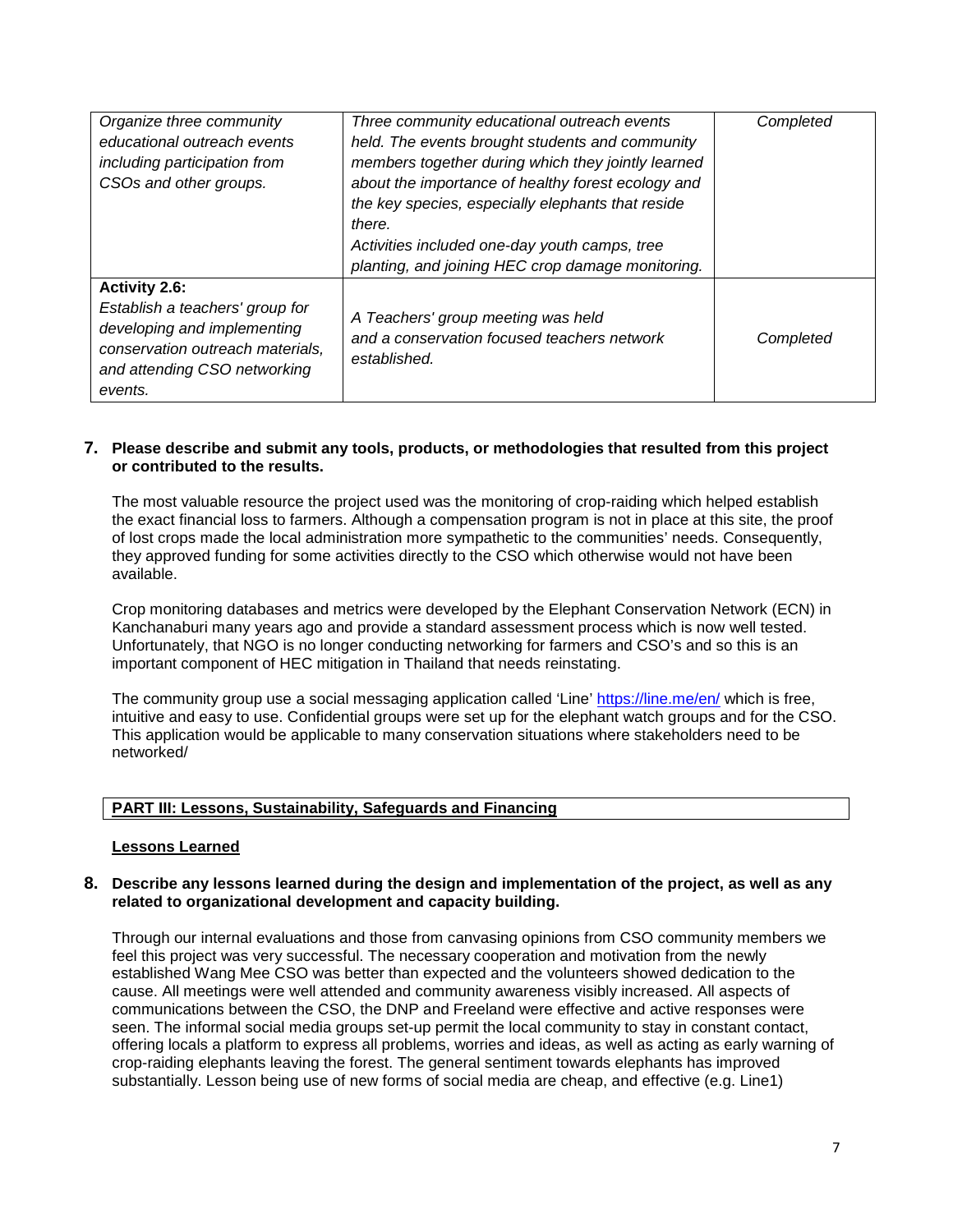Nevertheless, there have been minor setbacks and the ultimate goal of avoiding all HEC in this area has not yet been fully reached. One setback has only occurred recently on the night of October 2, 2017, where, for the first time since Freeland has been active in the Wang Mee area, a villager was killed by elephants crop raiding in the area. The deceased villager was a new volunteer who had not received any training, but was enthusiastic about joining the volunteer group. During moving the elephants back to the forest the individual broke away from the line and instead of staying safe within the trained community group moved about on his own. He placed himself in the elephants' way and inadvertently blocked the way as they went running back into the forest. The villager was unfortunately in the wrong place at the wrong time. Incidents like these reinforce the importance of educational trainings and safety briefings for all volunteers.

This is an indicator that there is still a way to go in order to be able to ensure the safety of the local community and the elephants inside the park. Simultaneously, it is a strong reminder of the importance of continuing the community-based work. Further implementation of early warning systems is still necessary in order to avoid conflict and large-scale crop loss in the future. Following this fatal accident, Freeland conducted an immediate remedial training course for new volunteer members combined with a refresher for existing members on safe ways to move elephants and reminded volunteers to be ever-conscious of their personal safety. Some volunteers can become too enthusiastic, especially younger community members, who thinks its good fun to run about, chasing elephants in the dark, without fully comprehending the possible problems and consequences. Throughout the project it is clearly explained how dangerous this moving elephants can be. The natural bio-barriers planted do not yet fully fulfil their role in deterring elephants sufficiently. This is partly because the trees and bushes have not yet grown to a sufficient size to block the elephant's routes out of the forest. This will change over the coming years as initial unpalatable bushes grow and further barriers continue to be planted. The use of bio-barriers as a means of deterring elephants is a relatively new approach to Human-Elephant-Conflict resolution. Consequently, it requires further research as well as trial and error in terms of plant species used, spacing and placement. Although slow, it's a sustainable and valid long term solution to dissuade elephants from leaving the forest.

As the communities' (and Freeland's) experience increases in this topic best practices can be shared with new groups, to fast-track their initiatives in establishing effective, long-term bio-barrier solutions to keep the elephants from raiding the fields which will subsequently reduce HEC. These ideas will be shared at HEC network meetings, this project has helped establish an informal network where groups share ideas and keep in touch. In order to establish a conflict-free and peaceful environment around Khao Yai we hope further CSOs will be founded and made functional through Freeland and the Wang Mee CSO's pioneering work, consequently creating a buffer zone between wildlife, crops and villages.

# **Sustainability / Replication**

#### **9. Summarize the success or challenges in ensuring the project will be sustained or replicated, including any unplanned activities that are likely to result in increased sustainability or replicability.**

This project proved much larger than anticipated and should have really been considered as a multi-year grant. The scope and scale of the problems are far larger than anticipated and since the project documented an increase in elephant crop-raiding the situation has not improved form that respect. However, the project did convene the CSO and train its members. We suggest the HEC and retaliation would have been more severe had the project not started when it did. The community was ready for the HEC and knew how to best handle it. This problem is increasing all over Thailand and methods piloted here are valid for implementation elsewhere. The CSO are willing to help train budding CSOs from other areas and are prepared to pass on their skills and knowledge.

By raising the governments understanding of these HEC problems in this area the local administration has been very helpful in making resources available. However, to conduct daily crop watches, the group needs funds for expendables such as fuel, food, torches, and items to keep elephants out of their fields. It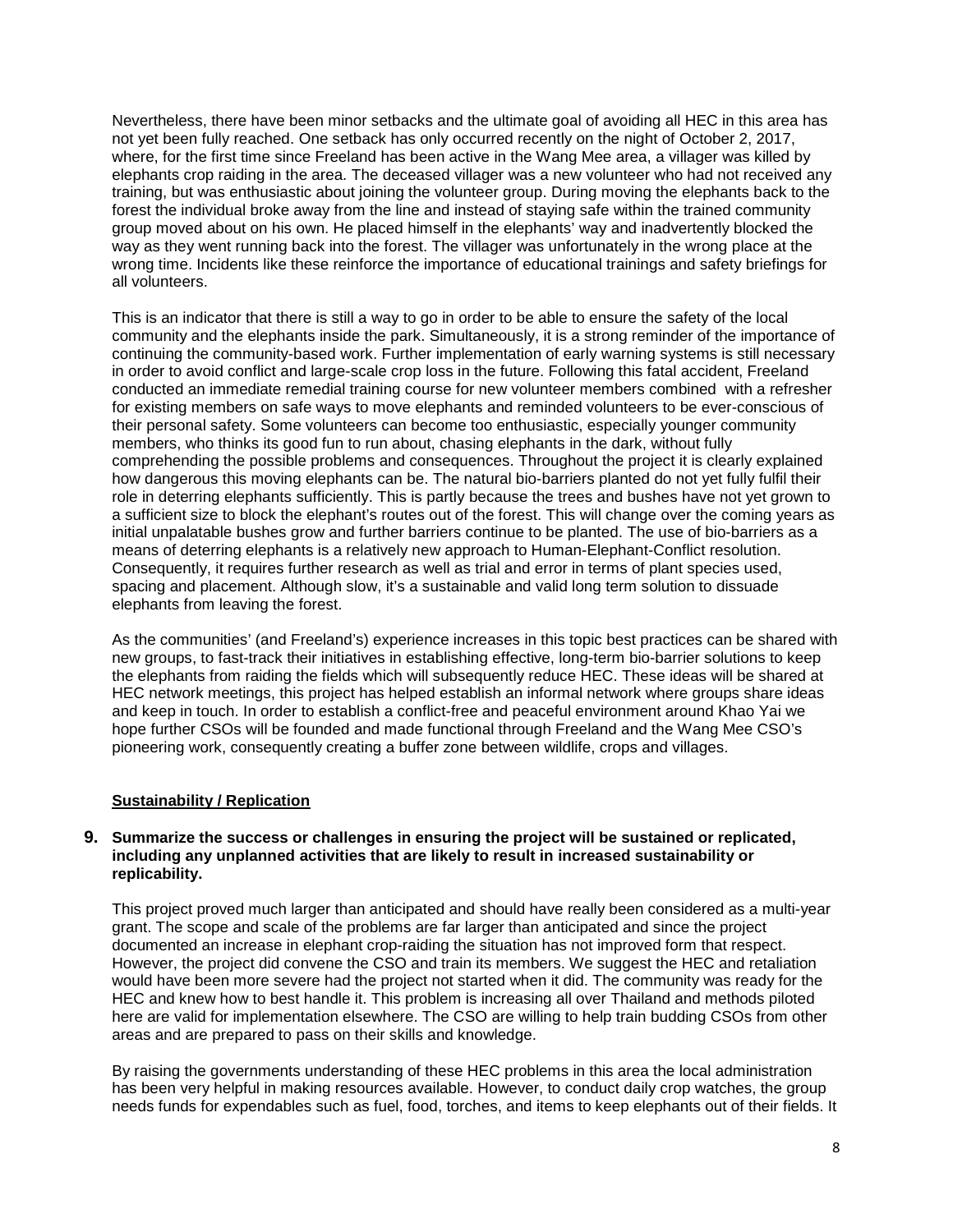could be a considerable time before the group is self-sustaining, but discussions have already been started on locally appropriate ways to generate income to support activities. These include eco-tourism, donations, writing proposals to apply for national funding and marketing of value added goods such as locally produced handicrafts. The community are very motivated and fully behind their CSO, but they will need guidance on marketing and networking with outlets and tour agencies.

During the project operational period the Wang Mee sub-district made a budget available to construct an elephant study center. The main construction of the building is now completed, unfortunately the budget was insufficient to complete the office to a level where is can be used. An estimated \$20,000 is required to complete it and Freeland are discussing this with various donors.



The Wang Mee district government has started construction on a local HEC/elephant education center which would serve as a headquarters for the Wang Mee Conservation Club.

This office will be particularly useful to provide a central location for HEC-mitigation activities, such as planning operations and maintaining data. Freeland is planning to produce elephant educational outreach signage, to give both locals and tourists the opportunity to learn about elephants and local efforts to address the HEC problems. The building is located right on the main road at Wang Mee which is quite busy with tourists most weekends. As such the area in front makes an ideal location for all weather signage to be erected, so passing tourists can stop and read about the work the WMCC is doing.

In the future, this office may be a central point for linking will community-based, elephant friendly tourism at this site in conjunction with the local CSO, to offset financial losses by villagers from elephants and to prove that there is a benefit to living with elephants. An elephant early warning watchtower built by Freeland in 2016 has already become a tourist attraction, with visitors sitting in the tower every weekend hoping to see elephants, gaur and other wildlife on the edge of the forest.

It is very probable the Wang Mee Conservation club will play a role in facilitating wild elephant-friendly tourism as a means to offset HEC damage through alternative revenue streams. As such this office will serve as a booking and management center. Ideas already being discussed are home-stays with guided elephant watches, elephant related souvenirs, sale of local produce and handicrafts. All of this will be possible if the building can be completed soon.

Sustainability is in sight for the CSO, but realization is beyond the scope of a one-year project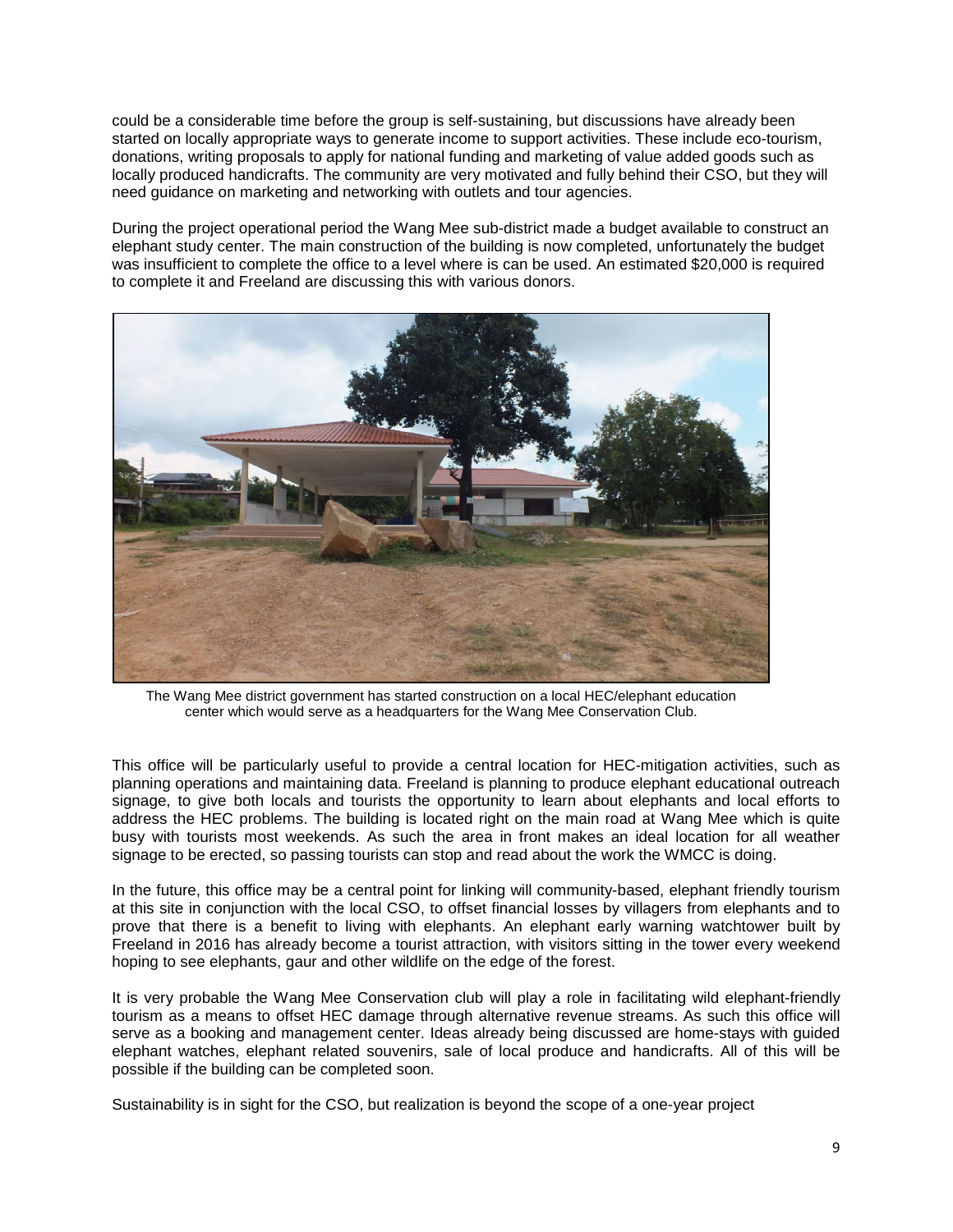# **Safeguards**

### **10. If not listed as a separate Project Component and described above, summarize the implementation of any required action related to social or environmental safeguards that your project may have triggered.**

According to the criteria for eligibility of affected persons in the Process Framework, there have been no instances where people or the environment have been affected negatively by the project. Any adverse impacts on local community members have been outside the scope of eligibility (such as community members apprehended during illegal poaching activities and apprehended by officials). No individuals have been apprehended in conjunction with community patrolling which, in this initial stage focused on human-elephant conflict (HEC) mitigation and has had an exclusively positive benefit to them. As part of the initial training for villagers, methods of communication with officials were taught and the community members completely involved officials and advised them as activities took place. In personal communications the Khao Yai Superintendent has expressed his satisfaction and approval for the way strategies have been developed and activities conducted in harmony with officials.

During the project, Freeland staff advised community members and local civil society group members that if any disagreements, complaints or problems arise concerning Freeland, as the implementing agency, they may contact the CEPF National Coordinator for Thailand at the Regional IUCN office in Bangkok, to directly raise specific complaints. We are not aware of any instances where conflict resolutions and complaint mechanisms were necessary. Existing mechanisms have been established, as per the Process **Framework** 

The civil society group was also prepared to act as an intermediary if conflict between affected persons and other stakeholders, such as between individual community members and Khao Yai National Park authorities. However, no complaints were filed with the CSO.

As previously stated in the Process Framework, an Indigenous People's Planning Framework is unnecessary for this project as all communities are local ethnic Thai people. All measures to mitigate negative impacts to local communities described in this Process Framework were followed.

# **Additional Funding**

### **11. Provide details of any additional funding that supported this project and any funding secured for the project, organization, or the region, as a result of CEPF investment**

**a. Total additional funding** (US\$)81,191

#### **b. Type of funding**

Please provide a breakdown of additional funding (counterpart funding and in-kind) by source, categorizing each contribution into one of the following categories:

| <b>Donor</b>      | Гуре* | <b>Amount</b> | <b>Notes</b>                                                                                                                                                                                |
|-------------------|-------|---------------|---------------------------------------------------------------------------------------------------------------------------------------------------------------------------------------------|
| <b>USFWS AECF</b> | Α     | US\$59,941    | A broad elephant conservation grant included<br>support for Freeland staff salaries, park<br>protection, ranger training, wildlife monitoring,<br>and the community group operational costs |
| Private Thai      | Α     | US\$16,875    |                                                                                                                                                                                             |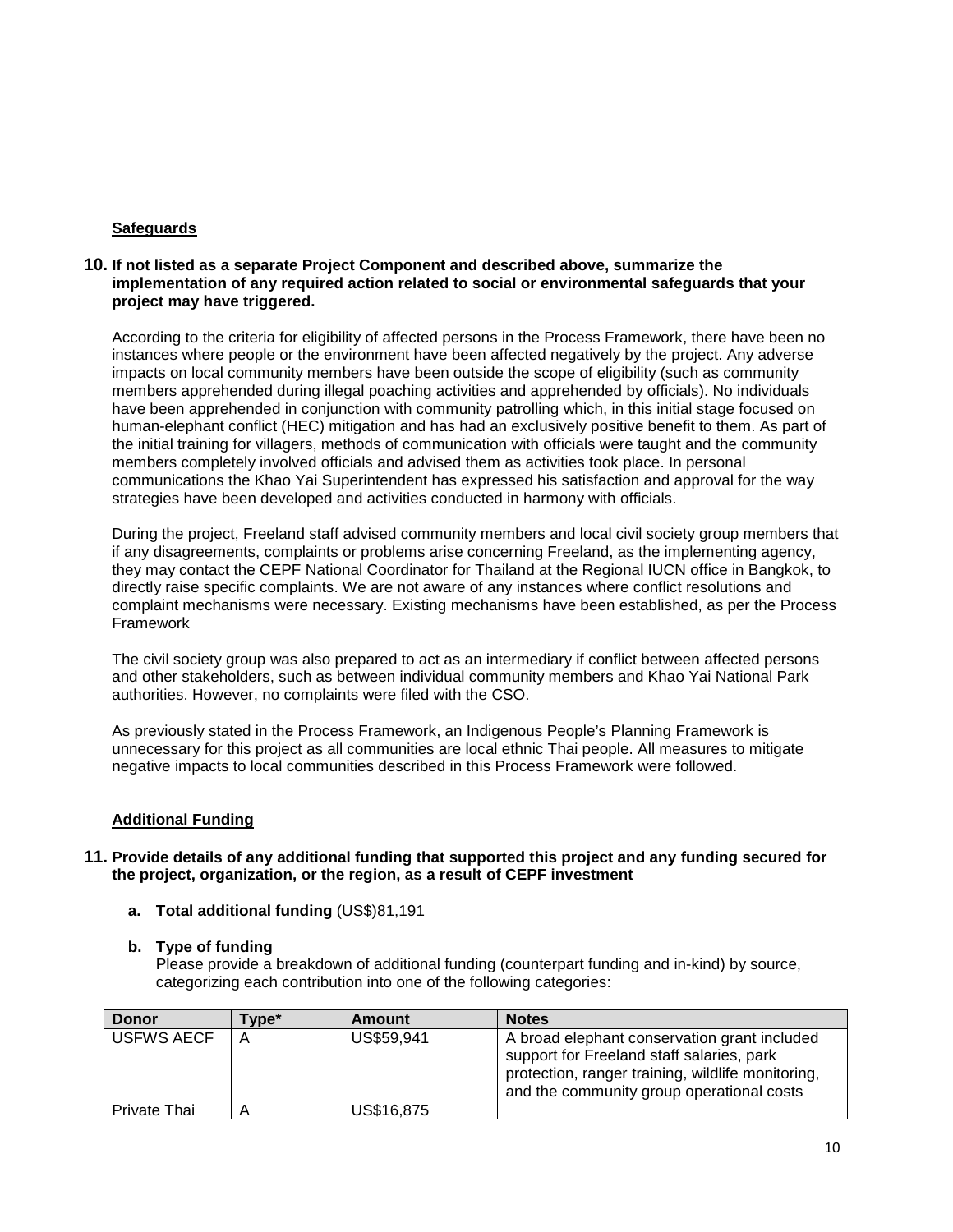| Foundation                              |                                              | (540,000 Baht)              |                                                                                                                       |
|-----------------------------------------|----------------------------------------------|-----------------------------|-----------------------------------------------------------------------------------------------------------------------|
| Ce la vie<br>(entertainment<br>company) | в<br>Sponsorship<br>of an HEC<br>watch tower | US\$4,375 (140,000<br>Baht) | Construction and assistance in building a watch<br>tower                                                              |
| Local<br>contributions                  | N/A<br>In-kind                               | Value not available         | Direct donations of food stuffs, drinks,<br>equipment (such as torches, spotlights, radios,<br>and loan of motorbikes |

*\* Categorize the type of funding as:*

*A Project Co-Financing (other donors or your organization contribute to the direct costs of this project)*

*B Grantee and Partner Leveraging (other donors contribute to your organization or a partner organization as a direct result of successes with this CEPF funded project)*

*C Regional/Portfolio Leveraging (other donors make large investments in a region because of CEPF investm*ent or successes related to this project)

### **Additional Comments/Recommendations**

#### **12. Use this space to provide any further comments or recommendations in relation to your project or CEPF.**

CEPF funding to support such initiatives is much appreciate. However, administration of grants and reporting is complex and in our case reporting from the field needed translation as reports to CEPF must be in English.

CEPF may wish to consider raising the amount for the grant size, as so much time is required on reporting and accounting compliance. Also, perhaps 2 or 3 years projects could be considered, as it takes time to realize outcomes, longer than one year.

Alternatively, CEPF may consider appointing a national reporting focal point, to assist with reporting compliance, which are possibly too complex for non-English language speakers.

#### **PART IV: Impact at Portfolio and Global Level**

CEPF requires that each grantee report on impact at the end of the project. The purpose of this report is to collect data that will contribute to CEPF's portfolio and global indicators. CEPF will aggregate the data that you submit with data from other grantees, to determine the overall impact of CEPF investment. CEPF's aggregated results will be reported on in our annual report and other communications materials.

#### **Ensure that the information provided pertains to the entire project, from start date to project end date.**

#### **Contribution to Portfolio Indicators**

#### **13. If CEPF assigned one or more Portfolio Indicators to your project during the full proposal preparation phase, please list these below and report on the project's contribution(s) to them.**

| $\mathbf{I}$ and $\mathbf{I}$ and $\mathbf{I}$ and $\mathbf{I}$<br>aicator<br><u>ur</u> | Manuelline<br><b>Narrative</b> |
|-----------------------------------------------------------------------------------------|--------------------------------|
| N/A                                                                                     |                                |

#### **Contribution to Global Indicators**

**Please report on all Global Indicators (sections 14 to 21 below) that pertain to your project.**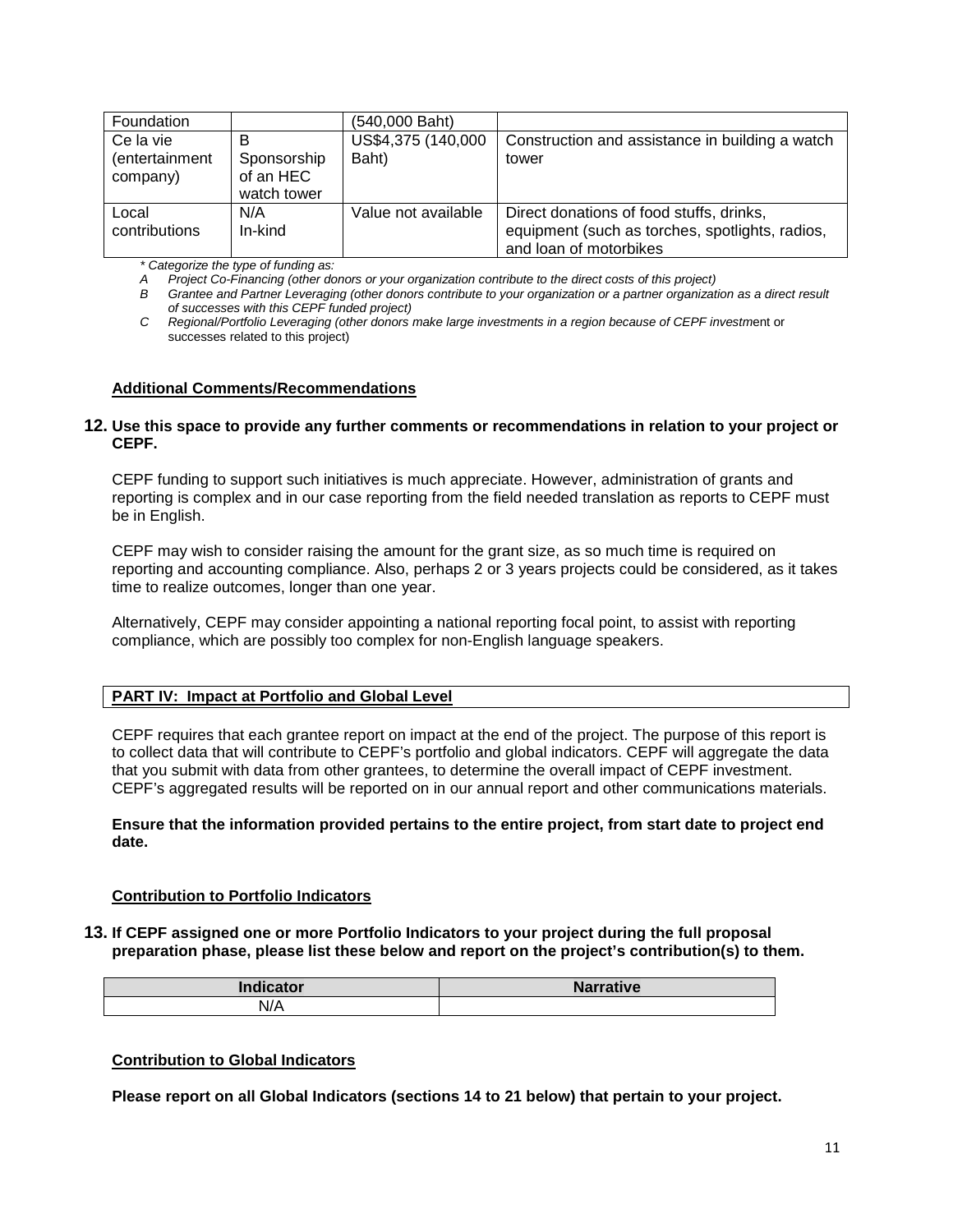# **14. Key Biodiversity Area Management**

### **Number of hectares of Key Biodiversity Areas (KBA) with improved management**

Please report on the number of hectares in KBAs with improved management, as a result of CEPF investment. Examples of improved management include, but are not restricted to: increased patrolling, reduced intensity of snaring, invasive species eradication, reduced incidence of fire, and introduction of sustainable agricultural/fisheries practices. Do not record the entire area covered by the project - only record the number of hectares that have improved management.

| Name of KBA | # of Hectares with<br>strengthened management * | Is the KBA Not protected, Partially protected or<br>Fully protected? Please select one: NP/PP/FP |
|-------------|-------------------------------------------------|--------------------------------------------------------------------------------------------------|
| N/A         |                                                 |                                                                                                  |

# **15. Protected Areas**

#### **Number of hectares of protected areas created and/or expanded**

Report on the number of hectares of protected areas that have been created or expanded as a result of CEPF investment.

| Name of PA* | Country(s) | # of<br><b>Hectares</b> | Year of legal declaration<br>or expansion | Longitude** | Latitude** |
|-------------|------------|-------------------------|-------------------------------------------|-------------|------------|
| N/A         |            |                         |                                           |             |            |

# **16. Production landscape**

Please report on the number of hectares of production landscapes with strengthened biodiversity management, as a result of CEPF investment. A production landscape is defined as a landscape where agriculture, forestry or natural product exploitation occurs. Production landscapes may include KBAs, and therefore hectares counted under the indicator entitled "KBA Management" may also be counted here. Examples of interventions include: best practices and guidelines implemented, incentive schemes introduced, sites/products certified and sustainable harvesting regulations introduced.

#### **Number of hectares of production landscapes with strengthened biodiversity management.**

| Name of Production<br>Landscape* | # of<br>Hectares** | Latitude*** | Longitude*** | Description of<br>Intervention |  |  |
|----------------------------------|--------------------|-------------|--------------|--------------------------------|--|--|
| N/A                              |                    |             |              |                                |  |  |

#### **17. Beneficiaries**

CEPF wants to record two types of benefits that are likely to be received by individuals: formal training and increased income. Please report on the number of men and women that have benefited from formal training (such as financial management, beekeeping, horticulture) and/or increased income (such as tourism, agriculture, medicinal plant harvest/production, fisheries, handicraft production) as a result of CEPF investment. Please provide results since the start of your project to project completion.

#### **17a. Number of men and women benefitting from formal training.**

| $\#$ of men benefiting from formal training* | $\parallel$ # of women benefiting from formal training* |
|----------------------------------------------|---------------------------------------------------------|
| N/A                                          | N/A                                                     |

(Freeland only initiated informal training i.e. workshops, which participants were not tested on.)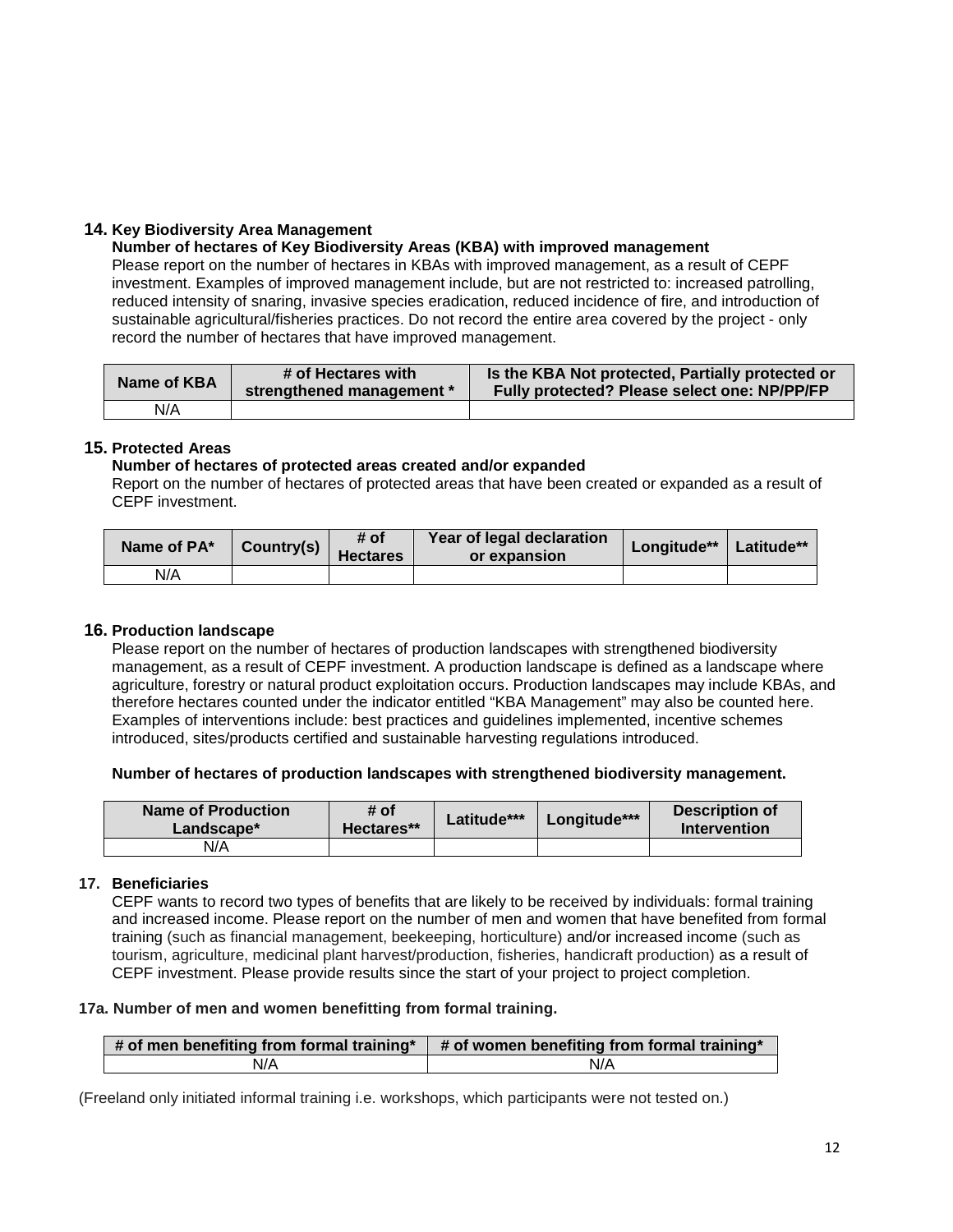# **17b. Number of men and women benefitting from increased income.**

| $\#$ of men benefiting from increased income* | $\#$ of women benefiting from increased income* |
|-----------------------------------------------|-------------------------------------------------|
|                                               |                                                 |

# **17c. Total number of beneficiaries - Combined**

Report on the total number of women and the number of men that have benefited from formal training and increased income since the start of your project to project completion.

| Total # of men benefiting* | Total # of women benefiting* |
|----------------------------|------------------------------|
|                            |                              |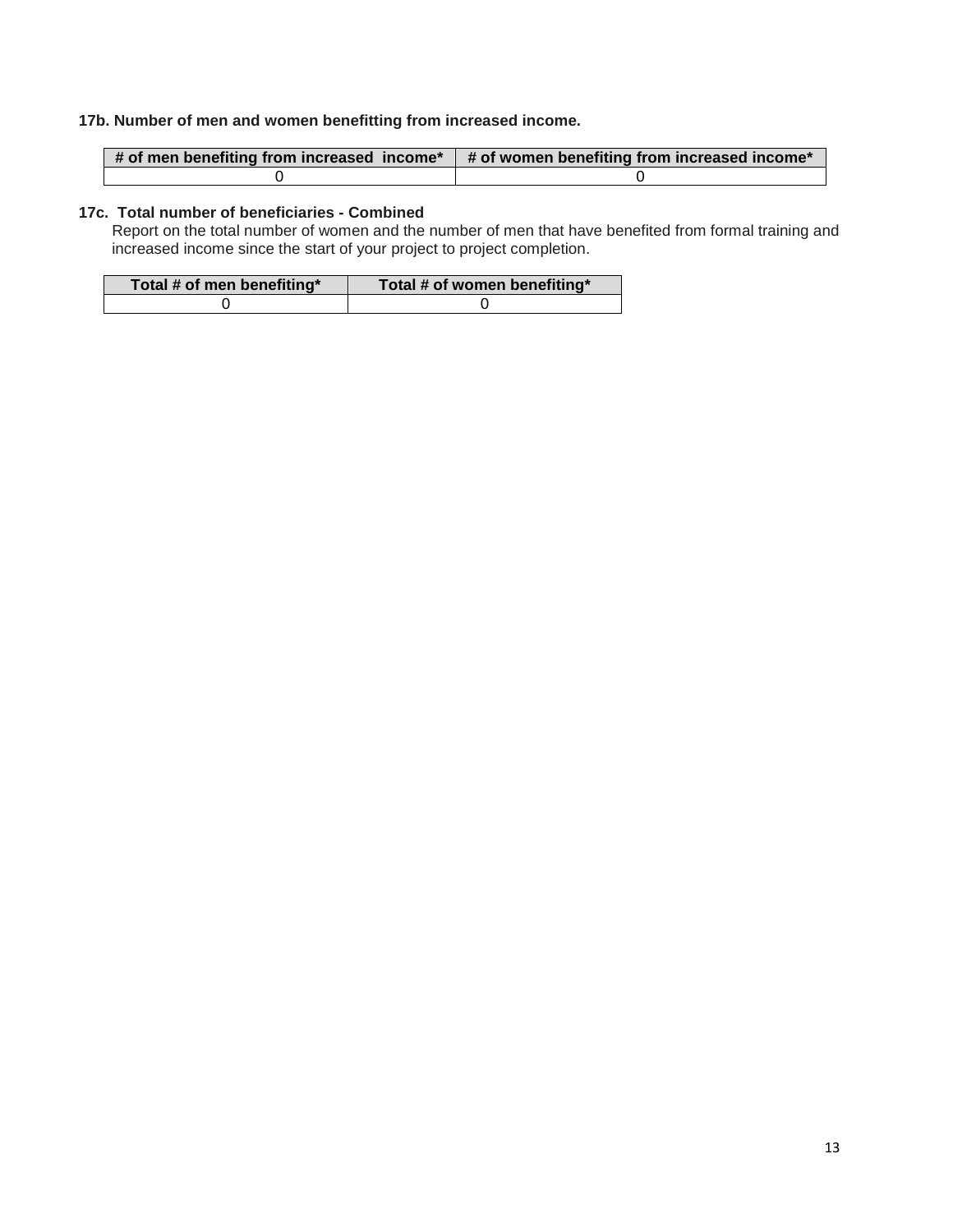### **18. Benefits to Communities**

CEPF wants to record the benefits received by communities, which can differ to those received by individuals because the benefits are available to a group. CEPF also wants to record, to the extent possible, the number of people within each community who are benefiting. Please report on the characteristics of the communities, the type of benefits that have been received during the project, and the number of men/boys and women/girls from these communities that have benefited, as a result of CEPF investment. If exact numbers are not known, please provide an estimate.

### **18a. Please provide information for all communities that have benefited from project start to project completion.**

| <b>Name of Community</b> |                                                              | <b>Community Characteristics</b><br>(mark with x) |                                  |                                             |                 |                                      | <b>Type of Benefit</b><br>(mark with x) |                                                                                                                    |                                                                                               |                                               |                                                                                                                   |                                                                                                       |                         |                                                                    | # of<br><b>Beneficiaries</b>                                                                |                                                                       |                                             |                                                                  |
|--------------------------|--------------------------------------------------------------|---------------------------------------------------|----------------------------------|---------------------------------------------|-----------------|--------------------------------------|-----------------------------------------|--------------------------------------------------------------------------------------------------------------------|-----------------------------------------------------------------------------------------------|-----------------------------------------------|-------------------------------------------------------------------------------------------------------------------|-------------------------------------------------------------------------------------------------------|-------------------------|--------------------------------------------------------------------|---------------------------------------------------------------------------------------------|-----------------------------------------------------------------------|---------------------------------------------|------------------------------------------------------------------|
|                          | omy<br>g<br>ن<br>ω<br>ω<br>ن<br>isten<br><b>S</b><br>음<br>ဖာ | landowners<br><b>Small</b>                        | peoples<br>ethnic<br>Indigenous/ | peoples<br>nomadic<br>∽<br>astoralists<br>൨ | Recent migrants | n<br>nitie<br>っ<br>omm<br>ပ<br>Urban | Other*                                  | water<br>clean<br>$\mathbf{S}$<br>n<br>S,<br>$\mathbf{v}$<br>ပ္ပိ<br>ಥ<br>ਹ<br>$\mathbf{\omega}$<br>eas<br>້ວ<br>₫ | urity<br>ت<br>ھ<br>Ŵ,<br>ठू<br>ڥ<br>ਠ<br>$\mathbf{\omega}$<br>æ<br>$\mathbf 0$<br><u>Incr</u> | energy<br>$\mathbf{a}$<br>access<br>Increased | services<br>education)<br>public<br>$\mathbf{S}$<br>access<br>care<br>health<br>creased<br>q<br>₫<br>$\mathbf{e}$ | Φ<br>ත<br>⊂<br>ma<br>$\mathbf{c}$<br>ate<br>clim<br>$\mathbf{c}$<br>ဗီ<br>resilien<br>eased<br>ō<br>≘ | land tenure<br>Improved | traditional<br>đ<br>ognition<br>ت<br>Φ<br>eda<br>Improved<br>knowl | decision<br>and<br>sentation<br>aovernance<br>repre<br>aking in<br>yed<br>۰<br>la<br>E<br>ε | services<br>cosystem<br>ه<br>$\overline{5}$<br>SS<br>acce<br>Improved | benefitting<br>poys<br>and<br>men<br>৳<br># | benefitting<br>girls<br>and<br>women<br>৳<br>$\ddot{\mathbf{r}}$ |
| Wang Mee district        |                                                              | x                                                 |                                  |                                             |                 |                                      |                                         |                                                                                                                    |                                                                                               |                                               |                                                                                                                   |                                                                                                       |                         |                                                                    | x                                                                                           |                                                                       | 79                                          | 45                                                               |

\*If you marked "Other" to describe the community characteristic, please explain:

#### **18b. Geolocation of each community**

Indicate the latitude and longitude of the center of the community, to the extent possible, or upload a map or shapefile. Give geographic coordinates in decimal degrees; latitudes in the Southern Hemisphere and longitudes in the Western Hemisphere should be denoted with a minus sign (example: Latitude 38.123456 Longitude: -77.123456).

| <b>Name of Community</b>                | Latitude   | ∠ongitude |
|-----------------------------------------|------------|-----------|
| Wang Mee district (see map in Appendix) | 14.217271. | 101.90052 |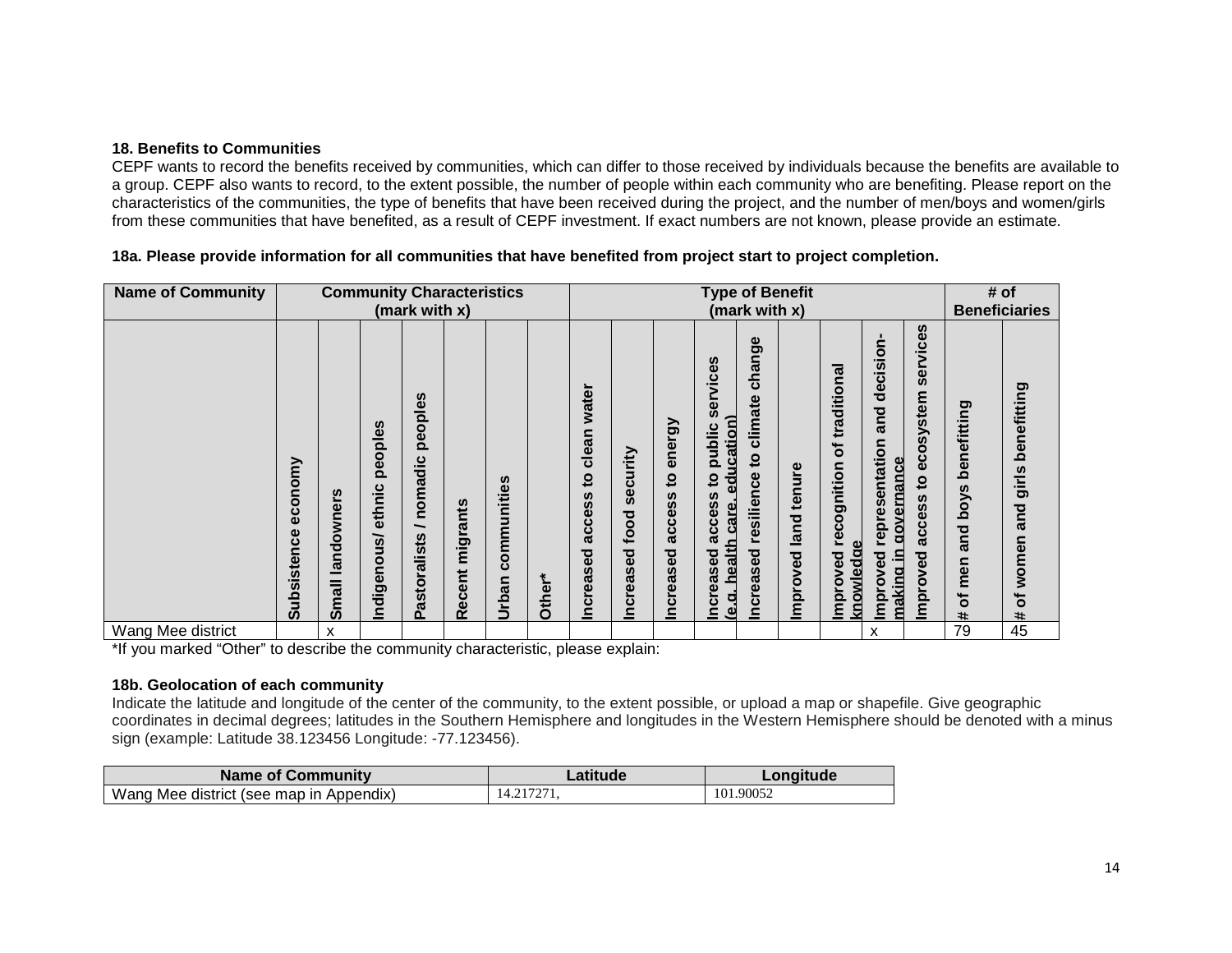### **19. Policies, Laws and Regulations**

Please report on change in the number of legally binding laws, regulations, and policies with conservation provisions that have been enacted or amended, as a result of CEPF investment. "Laws and regulations" pertain to official rules or orders, prescribed by authority. Any law, regulation, decree or order is eligible to be included. "Policies" that are adopted or pursued by a government, including a sector or faction of government, are eligible.

# **19a. Name, scope and topic of the policy, law or regulation**

| No. |                                   |        | <b>Scope</b>  | (mark with x)          |                      |         |           |          |            |                  |                |                            | Topic(s) addressed (mark with x)  |           |                  |                                                           |         |                           |                   |
|-----|-----------------------------------|--------|---------------|------------------------|----------------------|---------|-----------|----------|------------|------------------|----------------|----------------------------|-----------------------------------|-----------|------------------|-----------------------------------------------------------|---------|---------------------------|-------------------|
|     | Name of Law, Policy or Regulation | ಡ<br>ŏ | <b>Nation</b> | Regional/International | Φ<br>griculture<br>⋖ | Climate | Ecosystem | Educatio | nergy<br>面 | <b>Fisheries</b> | orestry<br>LL. | Quarrying<br>and<br>Mining | ರಾ<br>≘.<br>$\circ$<br>Planning/Z | Pollution | eas<br>Protected | $\circ$<br>$\bar{\mathbf{t}}$<br>قِ<br>$\circ$<br>Species | Tourism | ation<br>$\circ$<br>ransp | Trade<br>Wildlife |
| 1   | none                              |        |               |                        |                      |         |           |          |            |                  |                |                            |                                   |           |                  |                                                           |         |                           |                   |

# **19b. For each law, policy or regulation listed above, please provide the requested information in accordance with its assigned number.**

| No. | Country(s) | Date enacted/<br>amended<br><b>MM/DD/YYYY</b> | <b>Expected impact</b> | Action that you performed to achieve<br>this change |
|-----|------------|-----------------------------------------------|------------------------|-----------------------------------------------------|
|     | none       |                                               |                        |                                                     |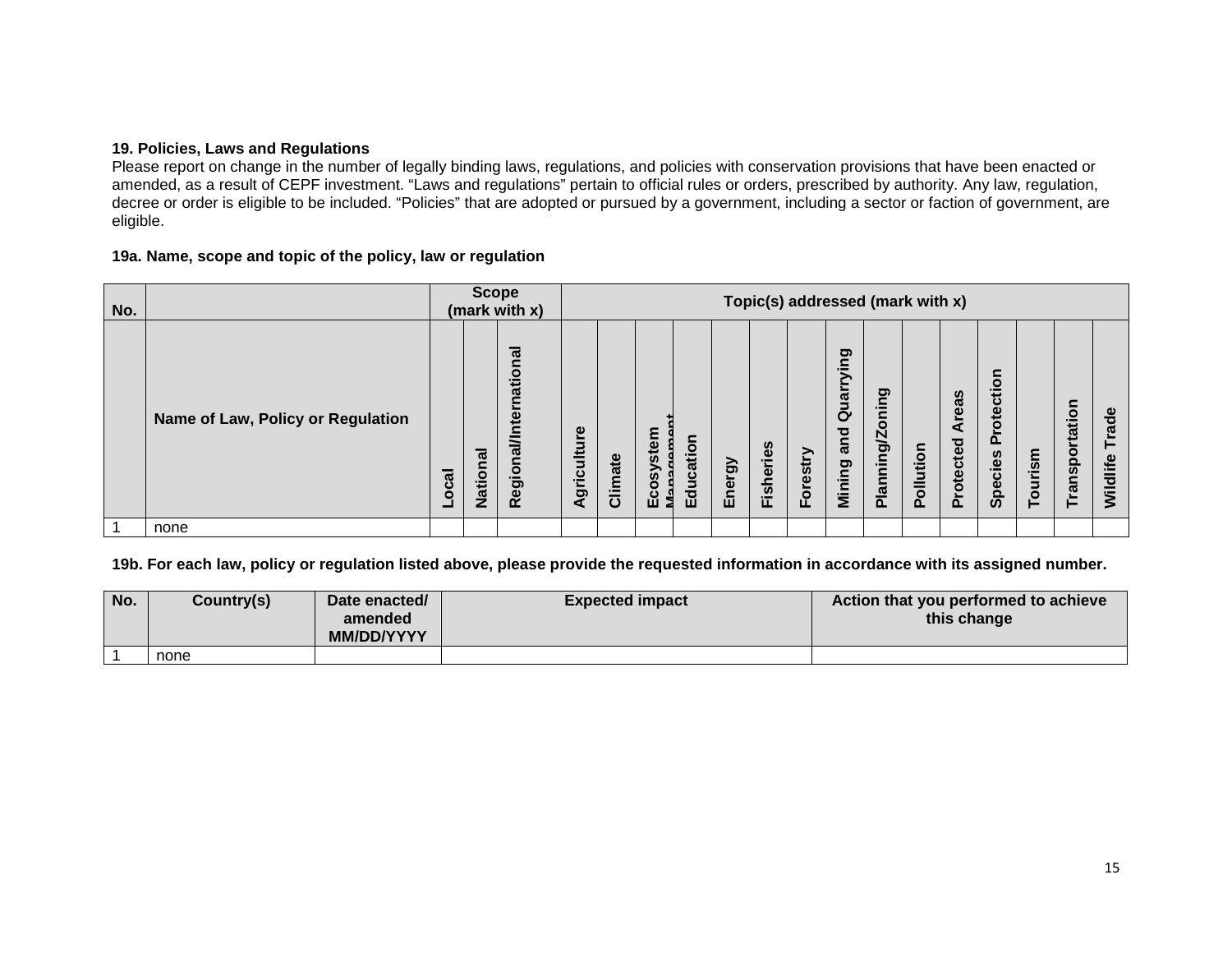### **20. Best Management Practices**

Please describe any new management practices that your project has developed and tested as a result of CEPF investment, that have been proven to be successful. A best practice is a method or technique that has consistently shown results superior to those achieved with other means.

| No. | Short title/ topic of the best<br>management practice | Description of best management practice and its use<br>during the project |
|-----|-------------------------------------------------------|---------------------------------------------------------------------------|
|     |                                                       |                                                                           |
|     | Best practices on moving                              | By not using fireworks or firing weapons to move elephants                |
|     | elephants in a stress free                            | back into the forest the chance of them becoming scared                   |
|     | manner that reduces the chance                        | and violent is minimized. The local CSO have perfected                    |
|     | of them becoming aggressive                           | talking to elephants and explain to them that they should not             |
|     |                                                       | damage property and crop-raid. In some instances the                      |
|     |                                                       | elephants respond positively to this and remain calm as the               |
|     |                                                       | villagers slowly walk them back to the forest.                            |

### **21. Networks & Partnerships**

Please report on any new networks or partnerships between civil society groups and across to other sectors that you have established as a result of CEPF investment. Networks/partnerships should have some lasting benefit beyond immediate project implementation. Informal networks/partnerships are acceptable even if they do not have a Memorandum of Understanding or other type of validation. Examples of networks/partnerships include: an alliance of fisherfolk to promote sustainable fisheries practices, a network of environmental journalists, a partnership between one or more NGOs with one or more private sector partners to improve biodiversity management on private lands, a working group focusing on reptile conservation. Please do not use this tab to list the partners in your project, unless some or all of them are part of such a network / partnership described above.

| No. | Name of Network/<br><b>Partnership</b>                                    | Year<br>established | Country(s)<br>covered | <b>Purpose</b>                                                                                                                                                                                                                      |
|-----|---------------------------------------------------------------------------|---------------------|-----------------------|-------------------------------------------------------------------------------------------------------------------------------------------------------------------------------------------------------------------------------------|
|     | Wang Mee<br><b>Conservation Club</b><br>with other CSOs<br>working on HEC | 2016                | Thailand              | Informal network to bring together<br>several local CSO's across<br>Thailand. Including Southeast<br>Thailand (Rayong and Chanthaburi)<br>and western Thailand<br>(Kanchanaburi). These groups<br>share HEC and elephant news data. |

# **Part V. Information Sharing and CEPF Policy**

CEPF is committed to transparent operations and to helping civil society groups share experiences, lessons learned, and results. Final project completion reports are made available on our Web site, [www.cepf.net,](http://www.cepf.net/) and publicized in our newsletter and other communications.

Please include your full contact details below:

| Name:<br>Organization:<br><b>Mailing address:</b> | <b>Tim Redford</b><br><b>Freeland Foundation</b><br>92/1 Soi Phahonyothin 5, Phahonyothin Road, Khwaeng Samsen Nai,<br>Khet Phaya Thai,<br>Bangkok 10400<br>THAILAND |
|---------------------------------------------------|----------------------------------------------------------------------------------------------------------------------------------------------------------------------|
| Telephone number:                                 | (+66) 2-278 2033, (66) 2-278 2034                                                                                                                                    |
| E-mail address:                                   | info@freeland.org                                                                                                                                                    |